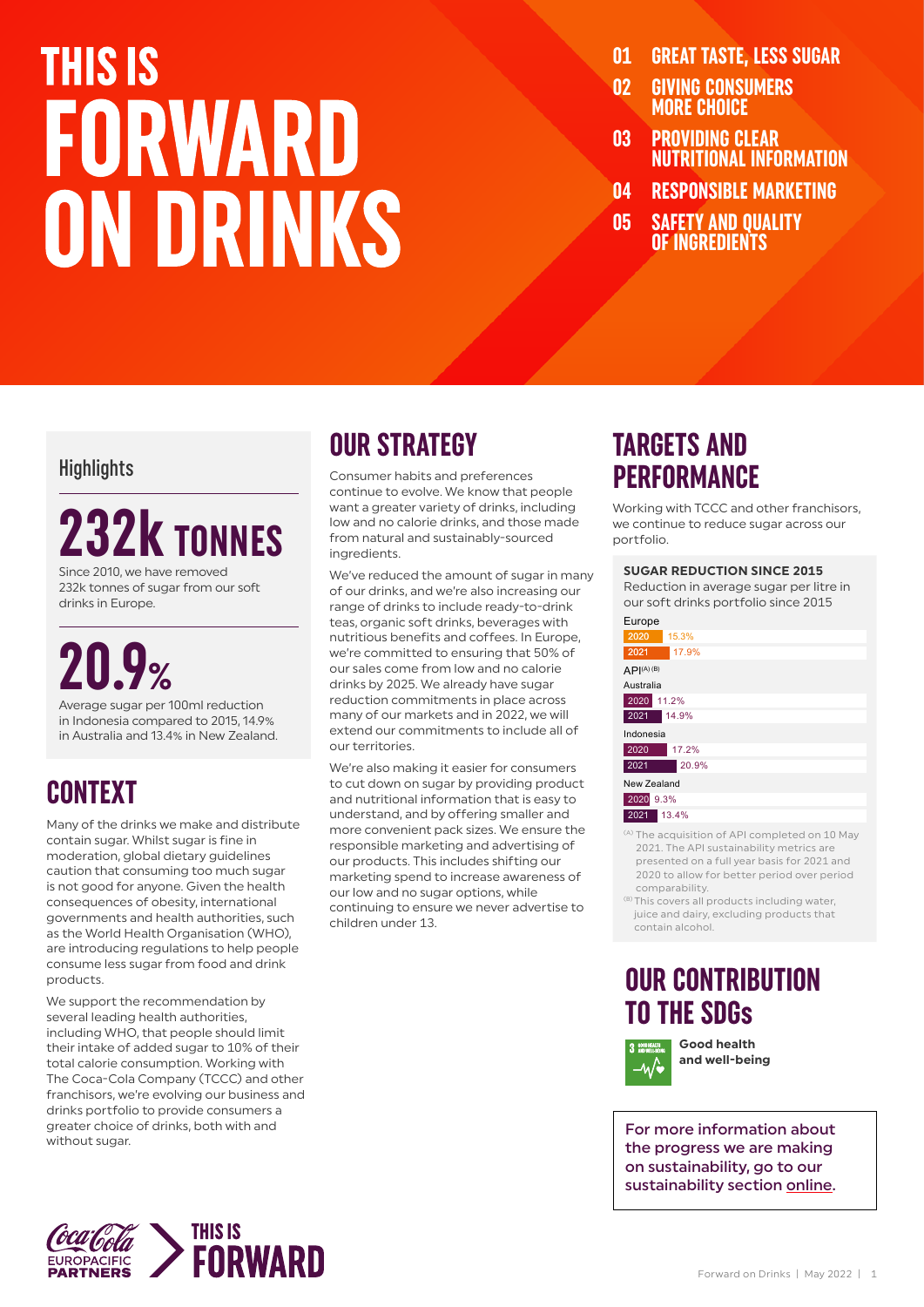# **O1 GREAT TASTE,<br>U1LESS SUGAR**

#### How are you reducing sugar in your soft drinks?

We're a long-standing member of the Union of European Soft Drinks Associations (UNESDA) and fully support its commitment to reduce average added sugars in soft drinks by another 10% by 2025 (from 2019) across Europe. This would represent an overall reduction of 33% in average added sugars in the past two decades.

We've already made great progress by reducing the amount of sugar in many of our drinks – without compromising on taste – and introducing more low and no calorie drinks. In Europe, since 2010, we've changed the recipes of 235 products to cut their sugar content. We've also introduced 790 low and no calorie drinks since 2010, including 85 low and no calorie drinks which we launched in 2021.



soft drinks portfolio in Europe since 2010.

We also have clear sugar reduction targets in place in Australia, Indonesia and New Zealand. In Australia, we're committed to reducing average sugar per 100ml by 20% by 2025 (vs 2015). In Indonesia, we're committed to reducing average sugar per 100ml by 35% by 2025 (vs 2015); and by 20% by 2025 (vs 2015) in New Zealand.

In Indonesia, we have reduced the amount of sugar in 21 products since 2015 and have made similar changes to 27 products in Australia and 11 products in New Zealand since 2015. We are also making good progress in many of our other markets. We measure the sugar content of our portfolio of drinks across all of our markets and will continue to reduce the sugar content of our drinks and launch new low or no calorie products.



Indonesia and New Zealand since 2015 to reduce sugar content.

#### How are you increasing your focus on low or no calorie drinks?

In Europe, we're aiming for 50% of our sales to come from low or no calorie drinks by 2025. Over the past year, we've continued to encourage people to reduce their daily sugar intake, raising awareness of our low-calorie drinks via our point-of-sale communications and by promoting low and no sugar options via our menu deals.

In API, we're introducing and promoting more low and no sugar drinks with a focus on zero sugar sparkling drinks. This includes the promotion of Coca-Cola No Sugar in remote Indigenous communities in Australia in respectful collaboration with our retail partners and their communities.

#### **LOW AND NO CALORIES**

Products sold that are low or no calorie



<sup>(A)</sup> The acquisition of API completed on 10 May 2021. The API sustainability metrics are presented on a full year basis for 2021and 2020 to allow for better period over period comparability.



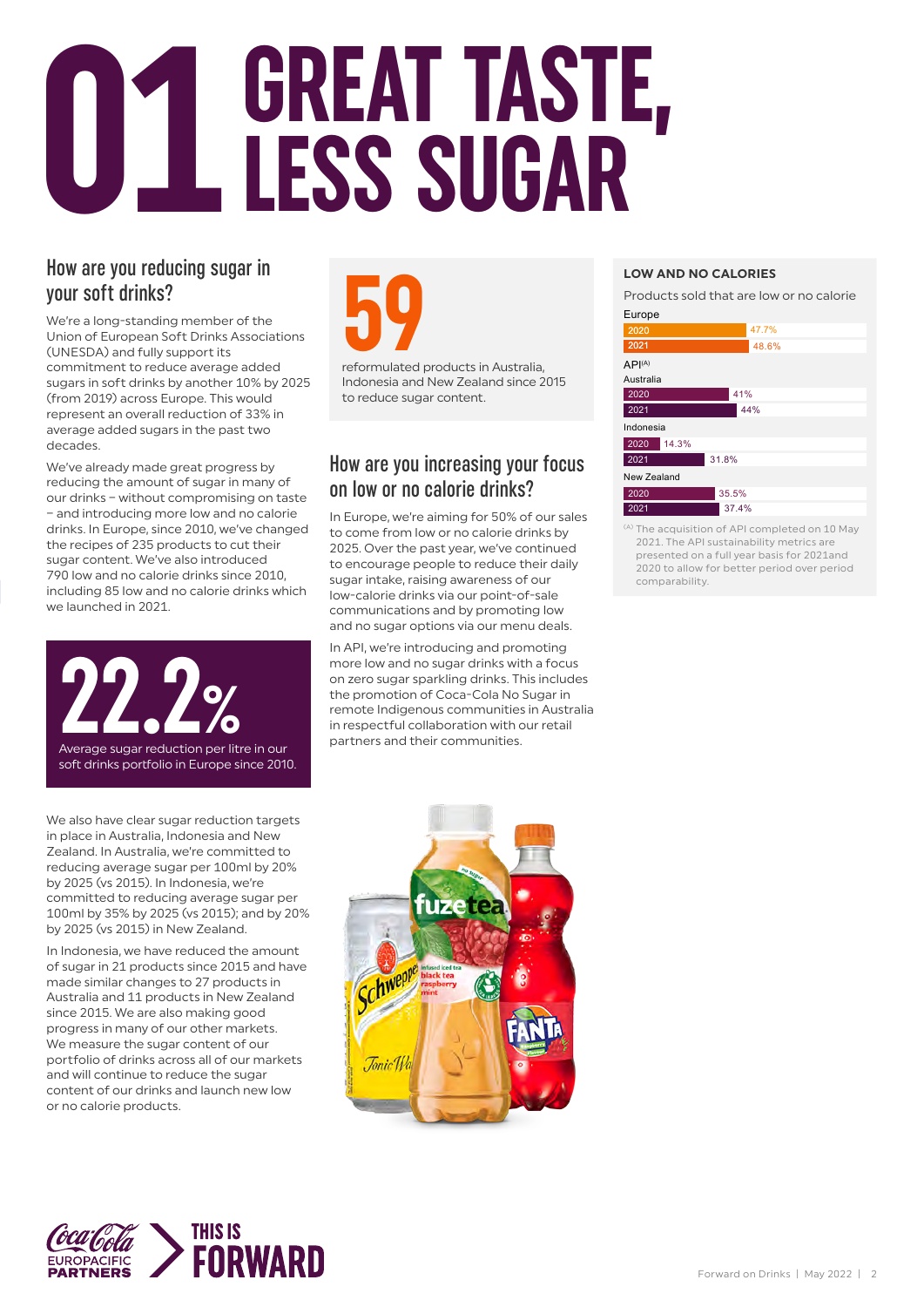# **GIVING CONSUMERS 02 MORE CHOICE**

#### How are you increasing consumer choice?

Our portfolio includes carbonated and still soft drinks, energy drinks, ready-to-drink teas, organic soft drinks, beverages with nutritious benefits, coffee and alcohol. We offer consumers a wide range of drinks for every taste and occasion, including drinks with or without sugar. Our range of Coca-Cola brands also provide consumers with a wide choice of flavours.

In 2021, we launched a refreshing new recipe for Coca-Cola Zero Sugar (Coca-Cola No Sugar in some countries) across Europe and API. The recipe is the result of many years of innovation and delivers a new, improved taste that's as close as possible to Coca-Cola Classic – without sugar. We plan to launch it in **New Zealand** in 2022.



In 2021, we launched Ocean Spray Pink in France, a sparkling juice blend with the flavour of cranberries which offers a light and refreshing taste. In Portugal, we also launched Fanta Guaraná, the first zero sugar guaraná flavoured beverage in the market.

We've also continued to expand our coffee portfolio across Europe with the launch of Costa Coffee in **Belgium**, **Norway** and **Spain**, following its launch in **Germany** in 2020.



We are working to provide a greater range of smaller, more convenient packs (e.g. 250ml) that can be enjoyed at home or on the go and which make it easier for consumers to control their sugar intake.



In Europe, we have introduced recommended portion-size labelling on all our 500ml soft drink packs. In **Australia** we now sell small packs in 96% of grocery stores and 86% of petrol and convenience stores. In **New Zealand**, 100% of petrol stores and 97% of grocery stores offer small packs. In **Indonesia**, we offer consumers a 250ml size pack in several products, such as Coca-Cola, Fanta and Sprite.

#### Do you sell organic, fairtrade‑certified or rainforest alliance-certified drinks?

People want a greater variety of drinks, including those made from natural and sustainably-sourced ingredients.

Together with TCCC and other franchisors, we have broadened our range of organic drinks that include ingredients that are sustainably sourced. In Europe, we have 25 organic products in our drinks portfolio, making up 0.2% of our total sales volume. In **New Zealand** our Most brand includes six products which contain certified organic fruit and don't feature any preservatives, artificial flavours or colours.



**SUBBIS**<br>**FORWARD EUROPACIFIC**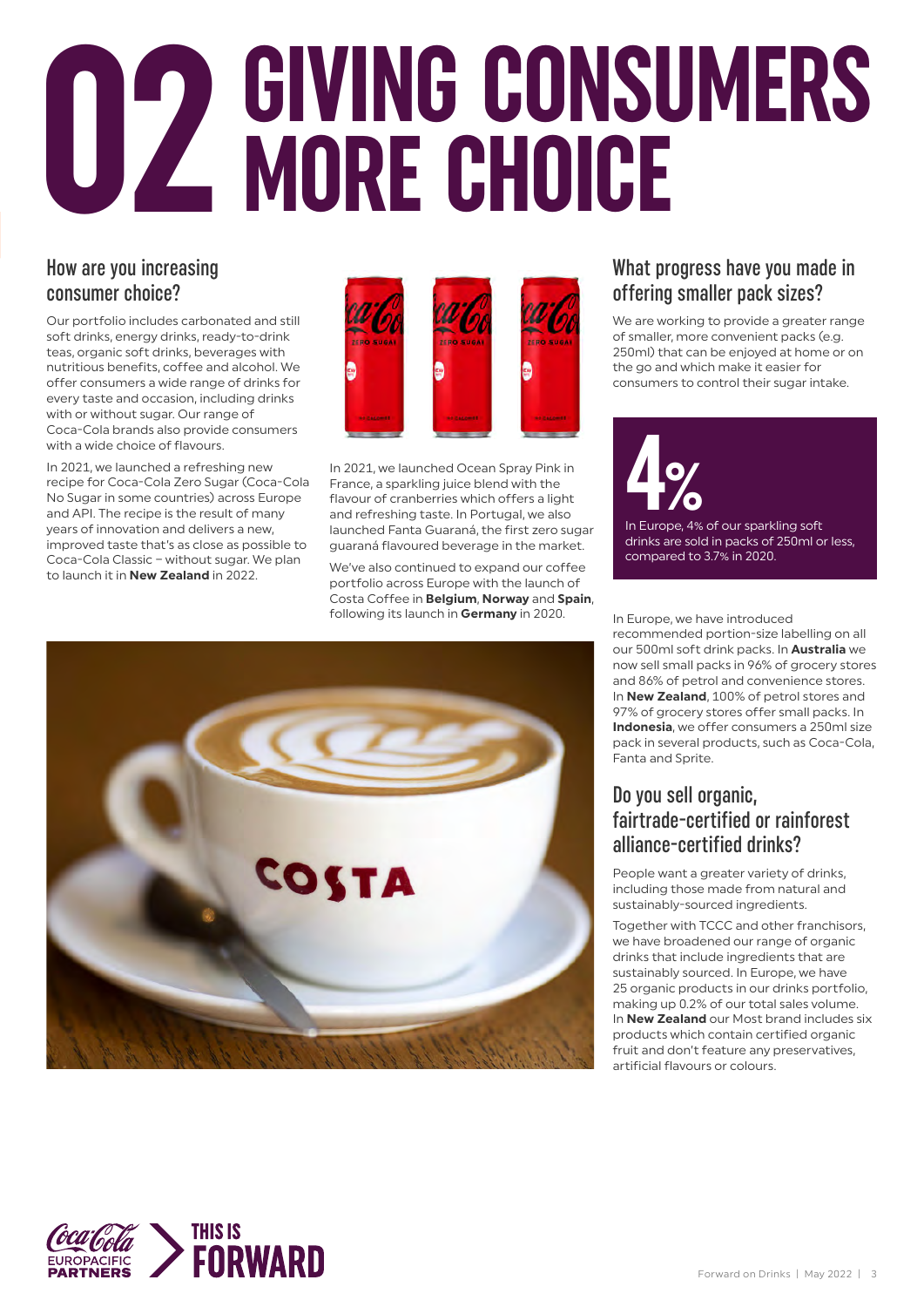

2.6% of our total sales include Fairtrade certified or Rainforest Alliance certified™ ingredients. For example, since June 2020, all Honest Bio teas have been Fairtrade certified and organic. Our CHAQWA coffee beans are also Fairtrade certified. All Fuze Tea products are certified with the Rainforest Alliance Certified™ 'green frog' seal, confirming that the tea has been sourced sustainably from Rainforest Alliance Certified™ tea producers. This means that we meet the rigorous criteria of their Sustainable Agriculture Standard. In addition, our RTD Costa Coffee is also Rainforest Alliance certified™. Our coffee brand Grinders in Australia is now Rainforest Alliance certified™, supporting more sustainable practices for about two million farmers in 63 communities.

#### Do your drinks contain alcohol?

We offer a choice of drinks suited to different moments and occasions, including alcohol, which represents 0.1% of our sales volume in Europe.

In Iceland, our Akureyri facility near the Arctic Circle produces Viking beer, and brews other beers under licence. In November 2020, we partnered with TCCC to launch Topo Chico hard seltzer, our first global alcoholic drinks brand, in GB and the Netherlands: a sparkling water with alcohol and natural flavours. The brand is now available across the majority of our territories in Europe.

In **Australia**, we distribute a range of premium spirits as part of our partnership with Beam Suntory. In **New Zealand** our capability includes the brewing, distilling, roasting, marketing and distribution of premium alcohol and coffee brands which complement our market-leading non-alcoholic beverage range. Our alcohol portfolio in **New Zealand** includes recognised brands such as Jim Beam, Makers Mark and Canadian Club in addition to local craft beer, Fortune Favours.

In **Fiji** our alcohol portfolio includes our international award winning rums, Ratu & Bati and Fiji's favourite beers, Fiji Gold and Fiji Bitter.



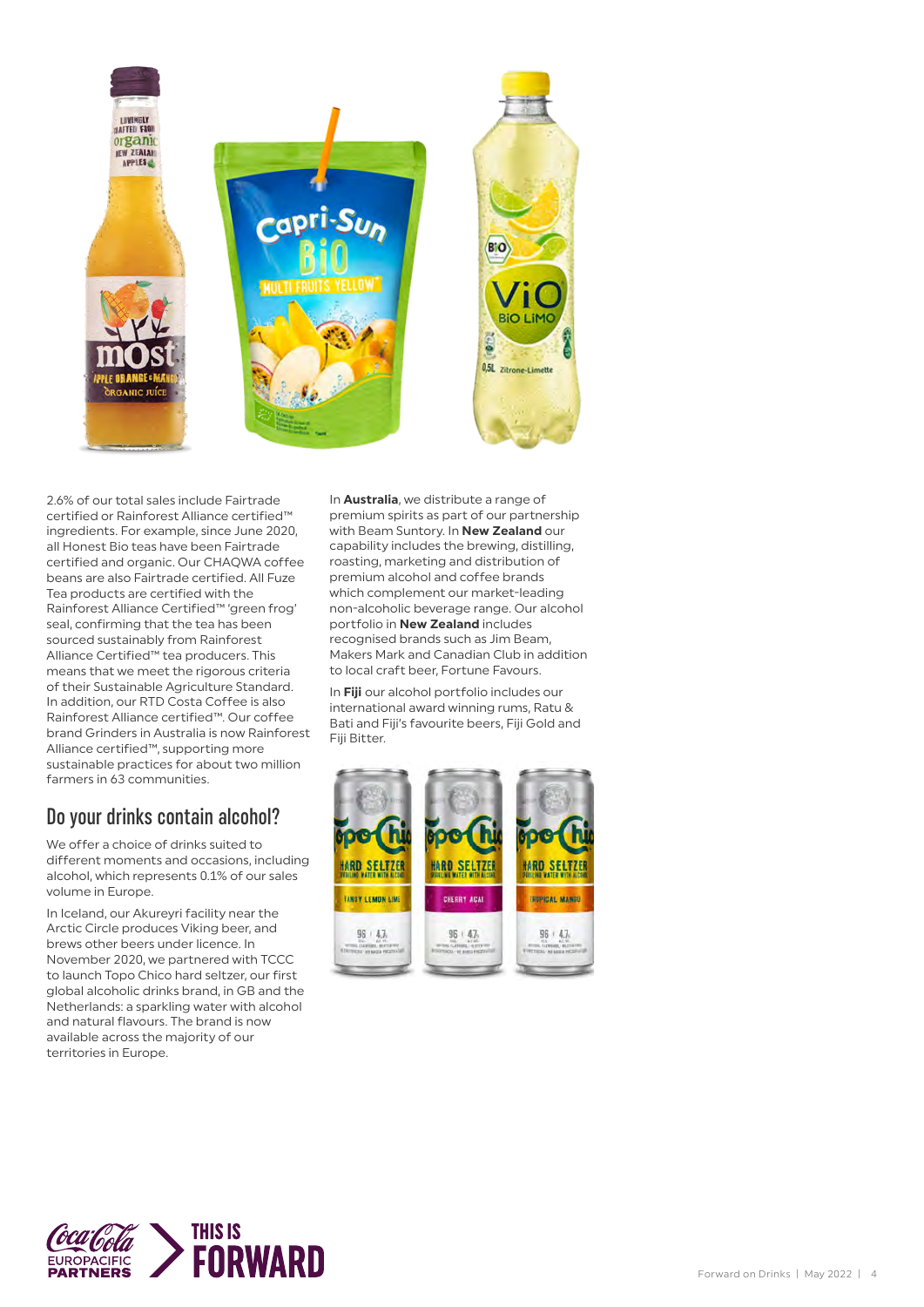## **PROVIDING CLEAR NUTRITIONAL INFORMATION 03**

#### How do you help consumers make informed choices?

We're committed to providing clear and transparent nutritional product information, including detailed sugar and calorie content. We align with all global and local legislation and support colour-based interpretive product labelling across the EU.

We pioneered Guideline Daily Amount (GDA) labelling on our drinks in Europe in 2009 and now also feature front-of-pack, colour-coded labelling in the UK. In other markets such as **Belgium, France, Luxembourg** and **the Netherlands** colour-coded labelling is available on our sparkling soft drinks.

In all our territories, where front-of-pack labelling isn't an option (for example on returnable glass bottles), nutritional information is available on our websites.

All our larger bottles sold in Europe, Australia and New Zealand feature a servings per pack icon, to show how many 250ml portions are in a multi-serve pack.





#### **Australia, New Zealand**

In Australia, we adopted the voluntary front-of-pack Health Star Rating on all our non-alcoholic drinks. The labelling system rates the nutritional profile of our drinks and helps consumers make healthier choices. In New Zealand, as part of our commitment to help Kiwis consume less sugar, we are committed to rolling out the voluntary Health Star Rating on our packaging.





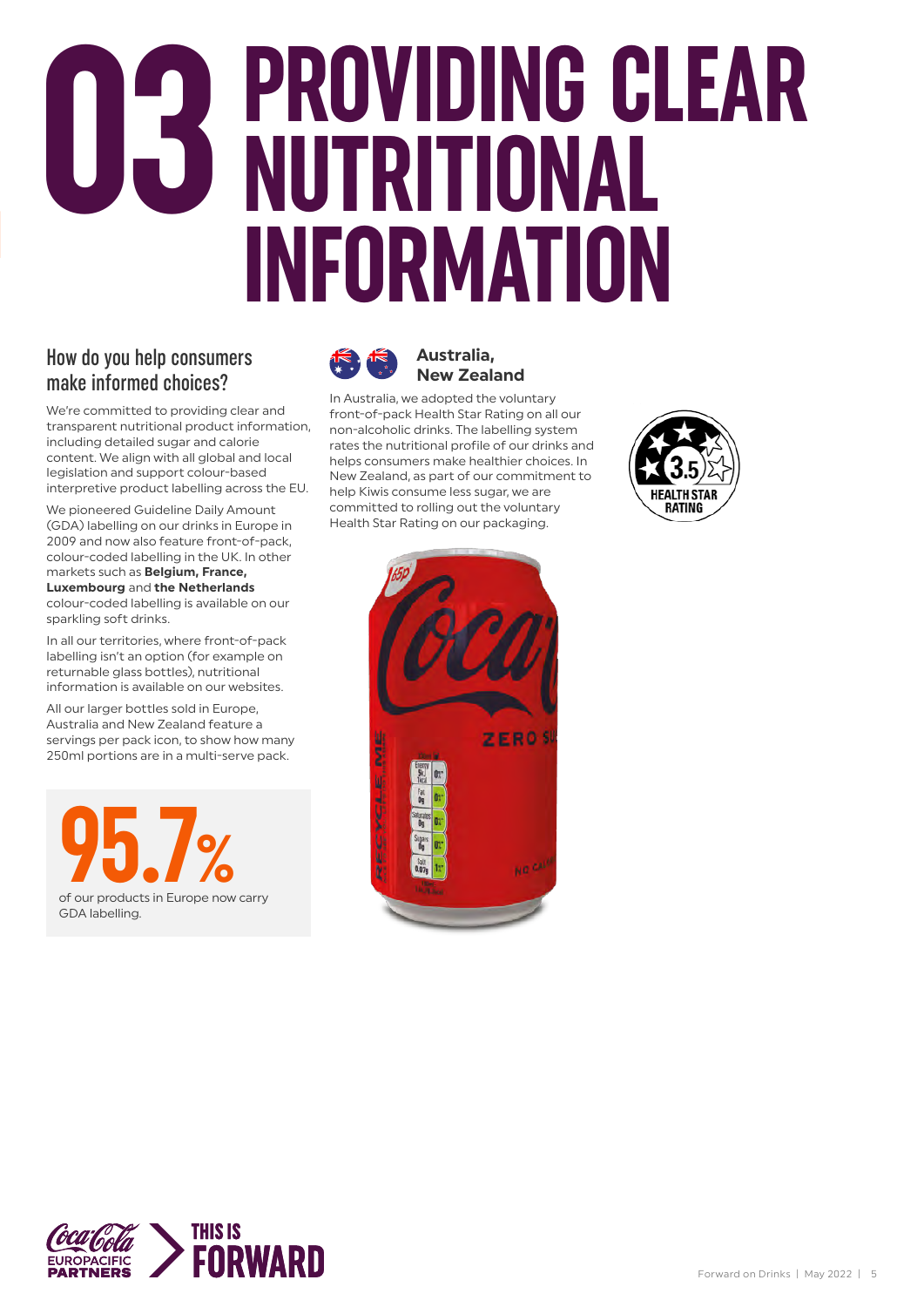# **RESPONSIBLE 04 MARKETING**

#### How do you market your drinks responsibly?

Our clear policies and guidelines ensure we advertise and promote our drinks responsibly. Through our Responsible Sales and Marketing Principles, we provide clear guidance on how our products should be marketed. In 2021, we updated these principles, which apply to all of our brands, including all products manufactured or sold by CCEP. The principles also cover all media formats, point-of-sale materials and all of our packaging. They provide guidance to ensure that we are honest and transparent in everything we do, that we never mislead consumers and that we take every opportunity to help consumers make informed choices about what they drink.

#### What are your policies on marketing to children?

We respect the role of parents and caregivers as the primary decision makers of what children drink. Together with TCCC, we have a long-standing policy not to advertise or market any of our products to children under 12. As of 2022, we have raised this to include children under 13.

We play a proactive role in leading local industry coalitions to strengthen our actions, with a particular focus on the rapidly evolving digital and social media environment and school policies. We also participate in audits by external organisations that monitor our advertising to ensure our compliance with regulations.



Through UNESDA, we're committed to not [advertising](https://www.unesda.eu/advertising-marketing-practices/) in printed media, on websites or during broadcast programmes aimed specifically at children under 13. We don't undertake promotional activities aimed at children under 13 and we never

provide free samples to this age group, unless an adult or caregiver is present and provides permission. Since 2017, together with UNESDA, we have committed to only sell products which are low or no calorie directly in secondary schools (i.e. schools with pupils from age 12 to 18) and to ensure a commercial-free school environment across Europe.

In **Indonesia, Papua New Guinea, Fiji**  and **Samoa** we do not direct any media marketing activity, from any source, to children under the age of 13. In **New Zealand** the Children and Young People's Advertising Code requires that advertising for our products must not target children below the age of 14, or be placed in any media where children are likely to be a significant proportion of the expected average audience. In **Australia**, as a signatory to a wide [responsible marketing](https://www.australianbeverages.org/initiatives-advocacy-information/marketing-advertising/)  [pledge](https://www.australianbeverages.org/initiatives-advocacy-information/marketing-advertising/), led by the Australian Beverages Council, no advertising is directed to children and young people under the age of 15.



#### How do you promote responsible alcohol consumption?

Our responsible marketing principles encourage responsible drinking and comply with all relevant laws, regulations and industry codes on the marketing and sale of alcohol.

Where we distribute drinks that contain alcohol, we respect the local code of practice for responsible marketing and promotion, including messaging on responsible drinking and marketing products in channels, such as hospitality, where consumers are adults over local legal purchase age. Our non-alcoholic drinks are

often consumed on social occasions where alcohol is involved and can be mixed with alcoholic beverages.

In API, we adhere to local industry voluntary commitments such as the [Alcohol](https://www.abac.org.au/about/thecode/)  [Beverages Advertising Code](https://www.abac.org.au/about/thecode/) and [DrinkWise](https://drinkwise.org.au/), Australia's voluntary labelling guidelines.



In 2016, we launched the [Designated Driver](https://www.coke.co.nz/driver/)  [Programme.](https://www.coke.co.nz/driver/) During the festive season between November and January, we provide registered Coca-Cola Designated Drivers free non-alcoholic drinks at participating venues across the country. Over 6,000 people have taken part in the programme since 2016.

#### How do you train and educate your people on responsible marketing and your products?

Through our Responsible Sales and Marketing Principles, we provide clear guidance on how our products should be marketed and ensure our marketing and commercial teams are well informed.

Our induction programme aims to instil pride and educate our people about our brands, what they stand for and what ingredients they contain. The programme reaches all new employees through different channels in every workplace setting, including field sales, manufacturing, distribution and office based employees.

Through our internal communication platforms, Redline in Europe and Workplace in API, we continually update people about our brands and products, including information about how we are improving the sustainability credentials of our products.